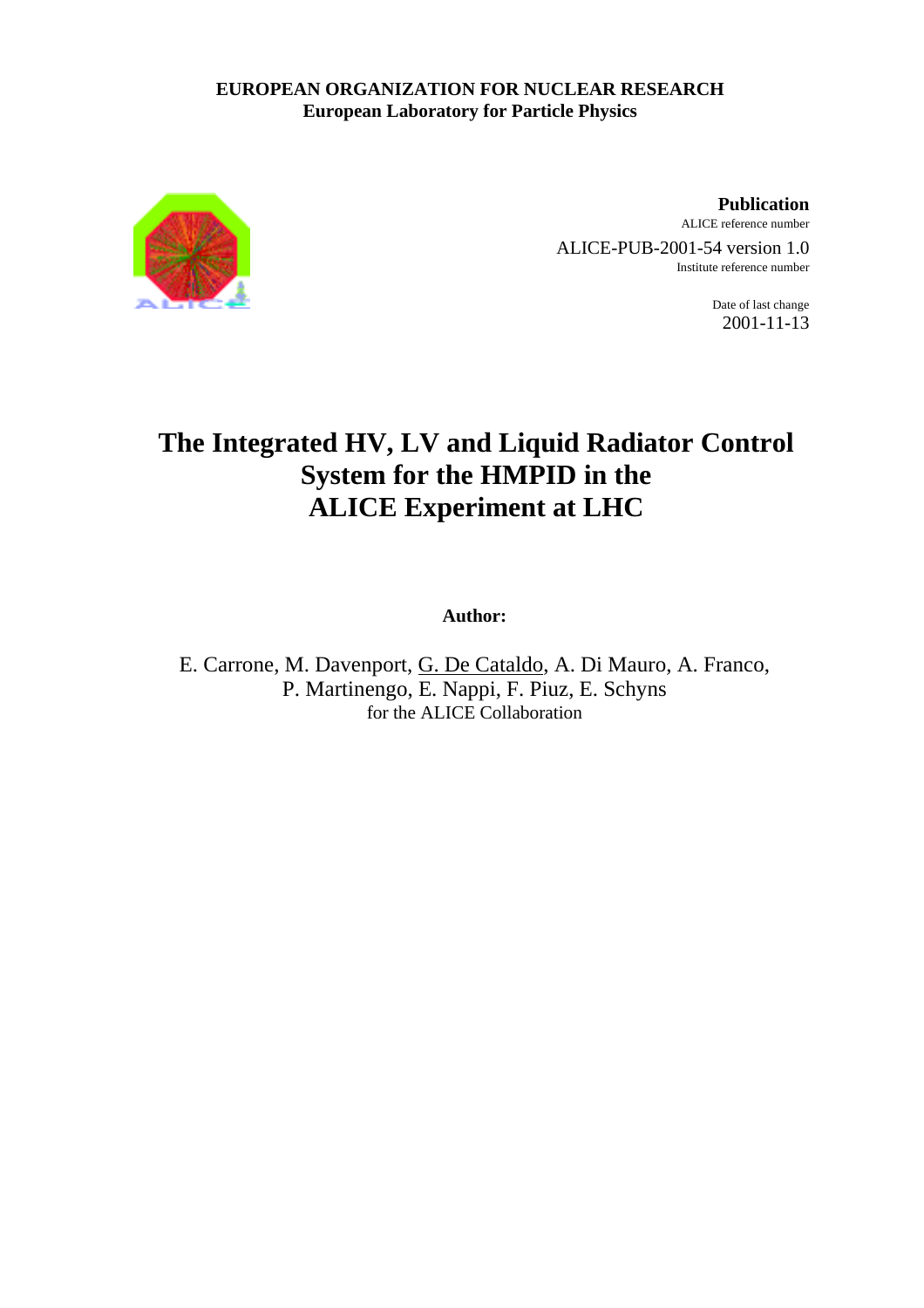# **THE INTEGRATED HV, LV AND LIQUID RADIATOR CONTROL SYSTEM FOR THE HMPID IN THE ALICE EXPERIMENT AT LHC**

# G . De Cataldo\*, A. Franco, E. Nappi, INFN sez. Bari, Via G. Amendola 173, 70126 Bari, Italy E. Carrone, M. Davenport, A. Di Mauro, P. Martinengo, F. Piuz, E. Schyns, CERN CH 1211 for the ALICE collaboration

#### Abstract

The complexity and the underground location of the new generation experiments (ALICE, ATLAS, CMS and LHCb) at the CERN Large Hadron Collider (LHC) requires a reliable and user friendly control system to operate such large detectors remotely. Control system experts at CERN are deeply involved in developing the JCOP (Joint Controls Project) 'Framework'<sup>1</sup>, a software running in the PVSSII SCADA<sup>1</sup> (Supervisory Control And Data Acquisition) system, that will provide a homogeneous and ready to use tool for the control system developers of the LHC experiments. The High Momentum Particle Identification Detector (HMPID) [1], one of the  $ALICE<sup>2</sup>$  sub-detectors, is being equipped with a Detector Control System (DCS) developed within the JCOP Framework. In this paper the basic features and the first results of the DCS prototype are presented.

#### **1 INTRODUCTION**

The HMPID is a proximity focusing Ring Imaging Cherenkov (RICH) detector. It consists of a  $C_6F_{14}$ liquid radiator and a multiwire proportional chamber (MWPC) with a pad segmented photo-cathode coated with a thin CsI layer acting as photon converter. The MWPC is continuously flushed with  $CH<sub>4</sub>$  at NTP, while a CAEN SY1527 crate with the A1821P board, provides 2.1 KV to the anode wires. Seven modules  $(1.5x1.5 \text{ m}^2 \text{ each})$  arranged in a cross-like geometry constitute the final detector.

In order to design and implement the HMPID DCS it has been subdivided in five subsystems: High Voltage (HV), Low Voltage (LV),  $C_6F_{14}$  Liquid Circulation System (LCS), physical parameters (e.g. pressures and temperatures) and CH<sub>4</sub> gas system. To ensure a safe and easy integration of the control of each subsystem in the HMPID DCS, and later in the ALICE DCS, each individual process is represent as a finite state machine from whom a control program can be deduced. Ref. [2] reports on preliminary studies on  $GRAFCET<sup>2</sup>$  ( $GRApple$  Fonctionel de Command Etape/Transition), a graphical language that has been adopted to represent each subsystem, as well as the entire HMPID, as a finite state machine and to deduce

-

the relevant control programs. The key features of GRAFCET are the capability to deal with synchronised parallel processes (Master-Slave configuration) and concurrent sub-processes in a main process. Its application, tested on the LCS [2], was successful although its conversion to the control program (instruction list) for a Siemens PLC, has been done via a dedicated algorithm<sup>2</sup>. The first HMPID DCS prototype operates on the HV, LV and LCS subsystems. The remaining devices will be integrated in the next version. As for the LCS, GRAFCET has been adopted for the design and implementation of the LV control system since the control device of the LV power units are also based on the Siemens PLC. The bubble chart, the more detailed GRAFCET diagram and the preliminary results on the sensitivity of the LV control program are reported in Ref. [3].

Due to the simplicity of the HV process (many controls on voltage, current, board temperature, etc, are already implemented at the level of the crate and board), its representation has been accomplished just through a bubble chart diagram from where the relevant control program has been written in the PVSSII environment.

# **2 THE INTEGRATED HMPID CONTROL SYSTEM**

The DCS prototype is intended to allow the HMPID operator to run and monitor the detector.<br>  $\frac{1}{100}$ 



Figure 1: Main panel of the HMPID DCS Figure 1 shows the Graphic User Interface (GUI) which integrates the HV, LV and LCS sub-systems.

<sup>\*</sup> Corresponding author

<sup>1</sup> http://itcowww.cern.ch/jcop/welcome.html

<sup>&</sup>lt;sup>2</sup> http://richpc2.ba.infn.it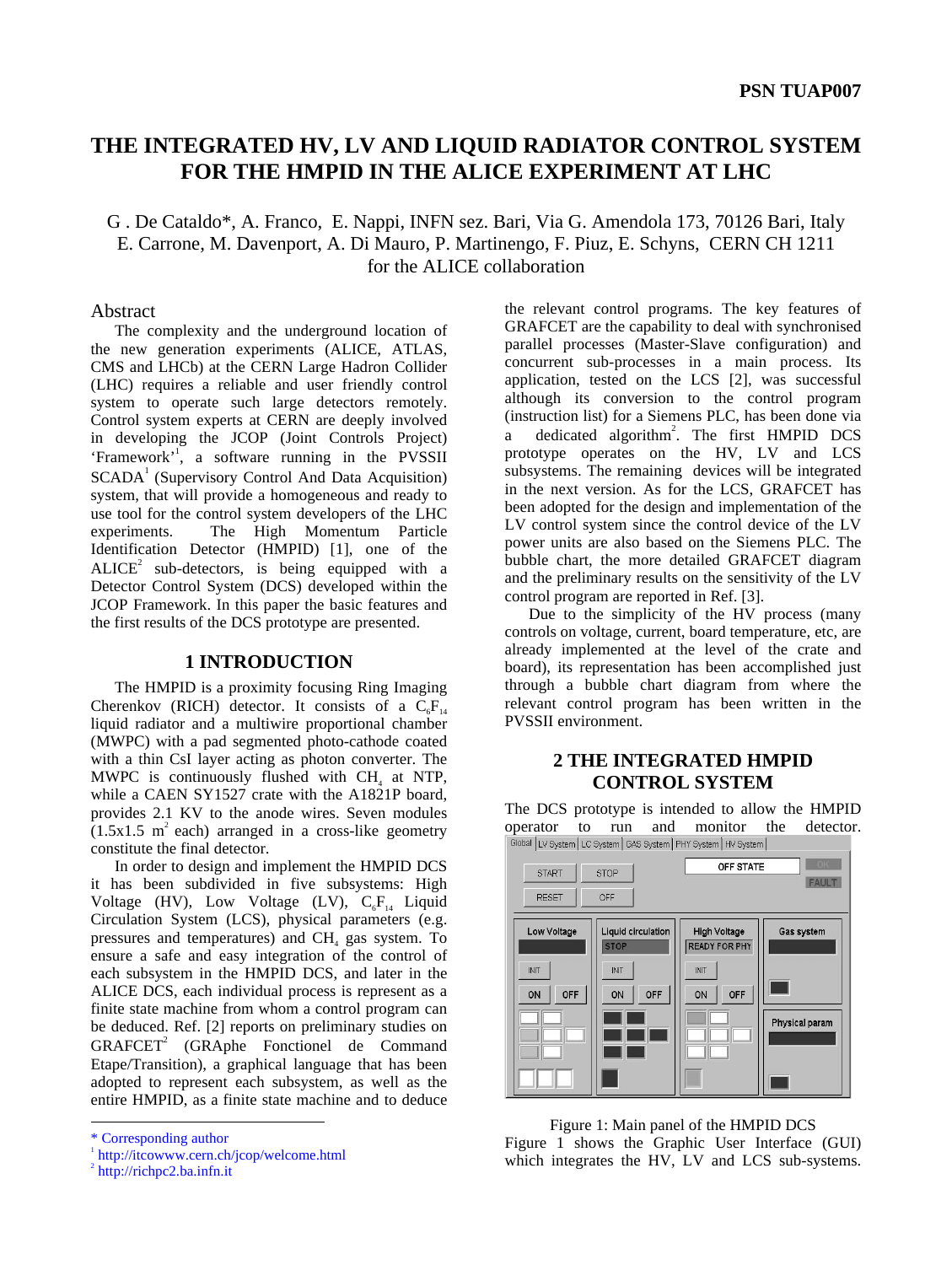This task has been accomplished by exploiting the JCOP Framework which acts as an interface between the PVSSII data points structure and the user application. It provides the user with an environment where logical and physical devices can be defined as well as their connectivity to provide data to the control program and/or directly to the GUI.

The HMPID can be operated respectively through the Start, Stop, Off and Reset action buttons, located on the panel upper-left zone. The lower part of the GUI is used for monitoring via code colors per detector module and per device. For test or debugging purposes each HMPID sub-system can also be operated independently once the main control has been released by activating the OFF button. If a fault status is shown on one module, then clicking on it, a table containing the related list of set and monitored parameters is presented.

If a detailed sub-system monitoring is required, in the top-edge of the GUI there are five tabs. By selecting each of them, the related panel appears.<br>  $\frac{1}{10^{10}}$   $\frac{1}{10^{10}}$   $\frac{1}{10^{10}}$   $\frac{1}{10^{10}}$   $\frac{1}{10^{10}}$   $\frac{1}{10^{10}}$   $\frac{1}{10^{10}}$   $\frac{1}{10^{10}}$   $\frac{1}{10^{10}}$   $\frac{1}{10^{10}}$   $\frac{1}{10^{10}}$   $\frac{1}{10^{10}}$ 



Figure 2: HV Control System panel

Figure 2 shows the HV panel representing all the seven HMPID modules. To deal with some possible HV failure conditions, the MWPC of each module has been split in seven (S1-6, Grid) segments. Each segment is individually powered by a dedicated A1821P board channel. From the panel, clicking on one module's segment, the monitoring and archiving of the voltage and the current values can be inspected (see fig. 5).

In order to modify the detector HV-configuration, by means of the relevant button (bottom-right of the panel), a configuration file, can be uploaded in the PVSS environment. This file contains the HV segments to be switched ON/OFF and related values can be set, e.g. current-limits, voltages, V ramp up V ramp down.

Once the HV configuration has been accomplished, the action buttons Initialize, Start and Stop, operates the HV subsystem. These actions represent a subset of those reported in the bubble chart in the figure 3. A

software engine written in the PVSSII language ( a script language similar to the interpreted C) makes the system looping through the states, provided the transition conditions are fulfilled. The transitions marked with a "\*", are crossed automatically as soon as the actions in the previous state are accomplished. The bottom-right part of the panel shows the CAEN SY 1527 monitoring icon. Clicking on it, the related panel with all the crate relevant parameters and the housed boards (HV hardware configuration), is



Figure 3: The bubble chart of the HV system.

The data exchange between the HV device and the control program is based on the CAEN OPC (OLE (Object Linked and Embedded) for Process Control) server and the PVSSII OPC client.

Figure 4 shows the GUI diagram of the LCS.<br>Global | LV System | LC System | GAS System | PHY System | HV System |



Figure 4: Schematic of the liquid circulation system

It is intended for expert users for detailed monitoring and operation purposes.

From a main tank the  $C_6F_{14}$  is pumped via a filter (not shown in the figure) into the header tube where the liquid reaches a maximum level slightly higher than the upper profile of the radiator (hydrostatic head). This allows the radiator to be filled by gravity flow and the liquid to be purified by means of